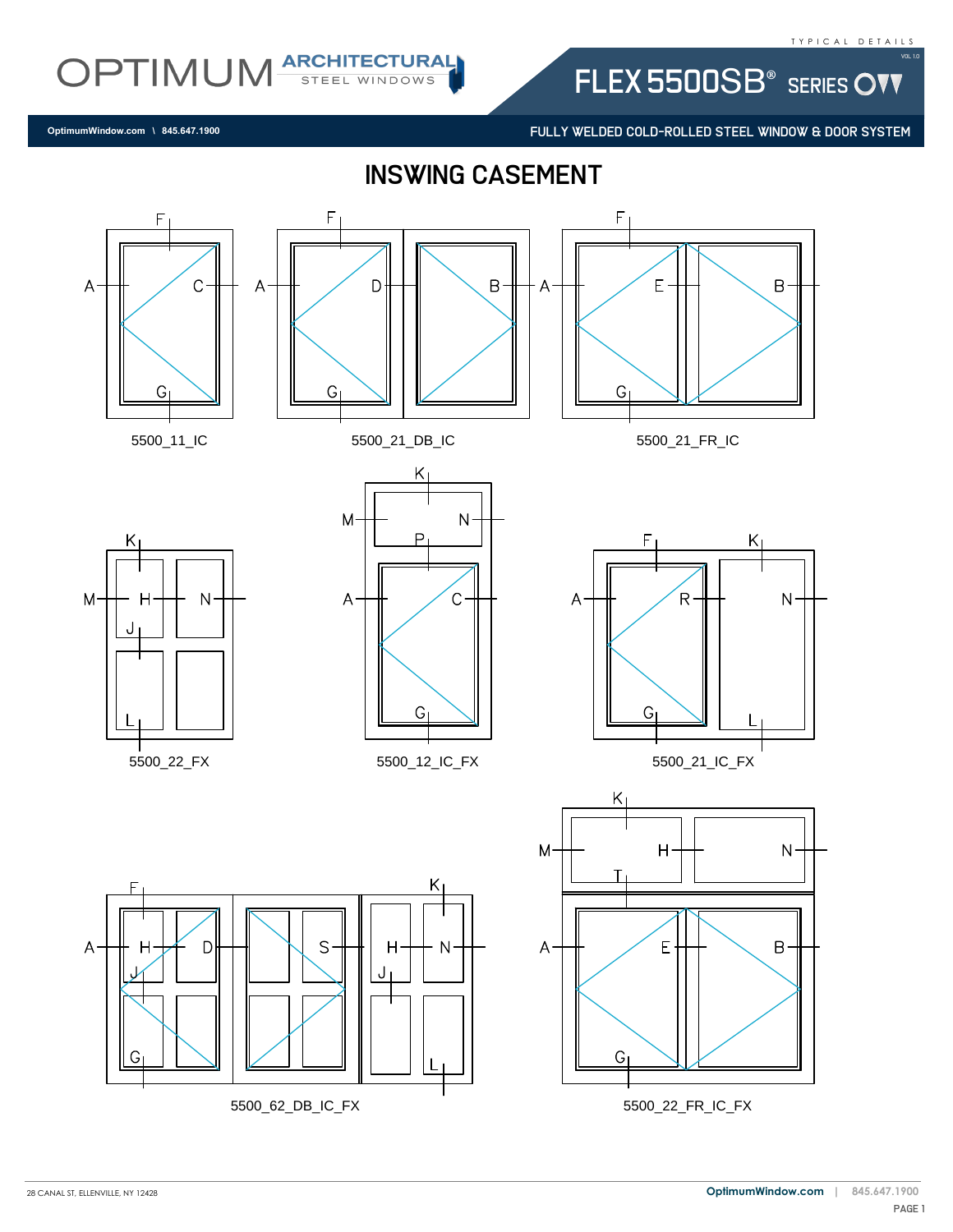



**OptimumWindow.com \ 845.647.1900**

FLEX 5500SB<sup>®</sup> SERIES OVV

FULLY WELDED COLD-ROLLED STEEL WINDOW & DOOR SYSTEM

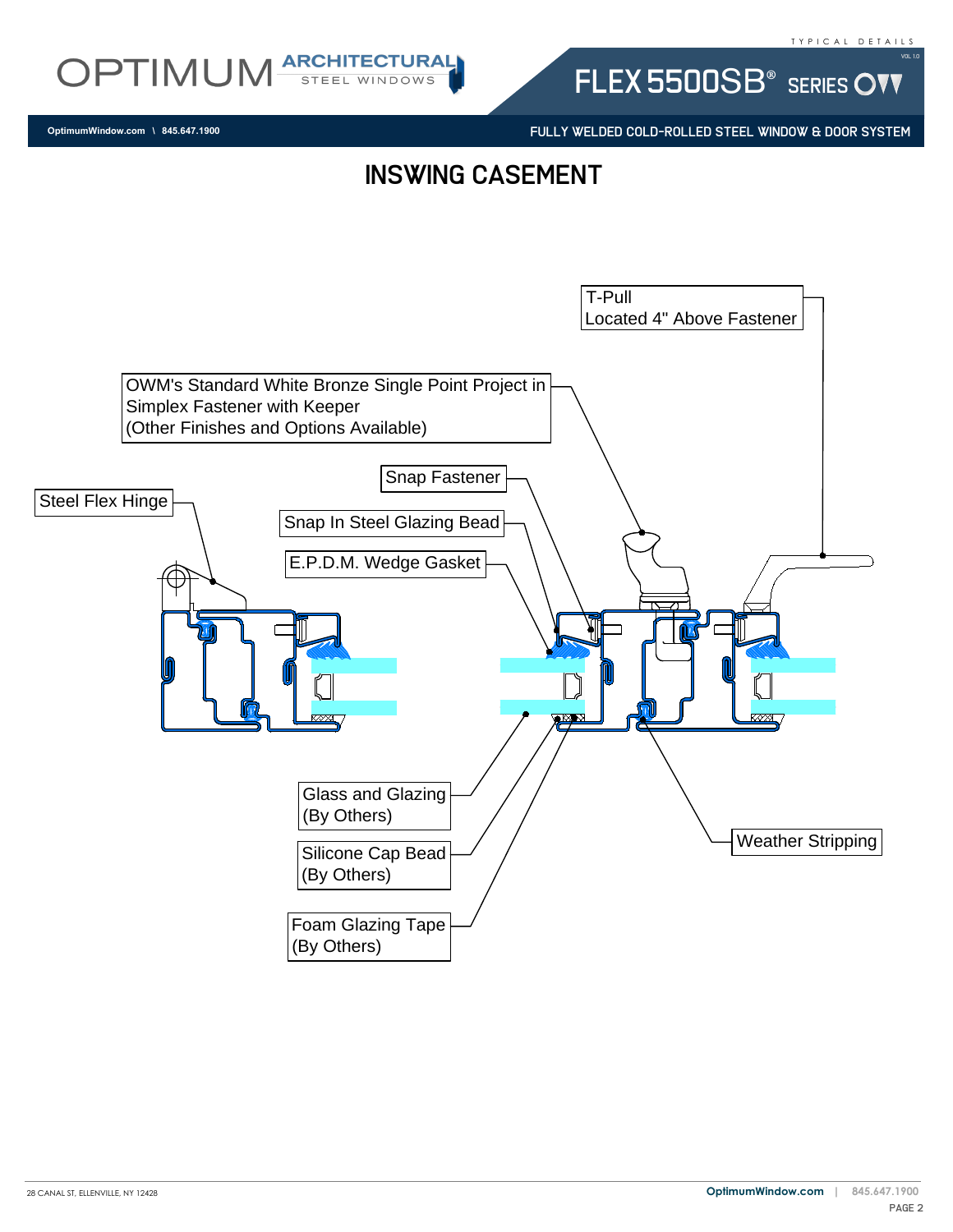FLEX 5500SB<sup>®</sup> SERIES OVV

FULLY WELDED COLD-ROLLED STEEL WINDOW & DOOR SYSTEM

**OptimumWindow.com \ 845.647.1900**

OPTIMUM ARCHITECTURAL

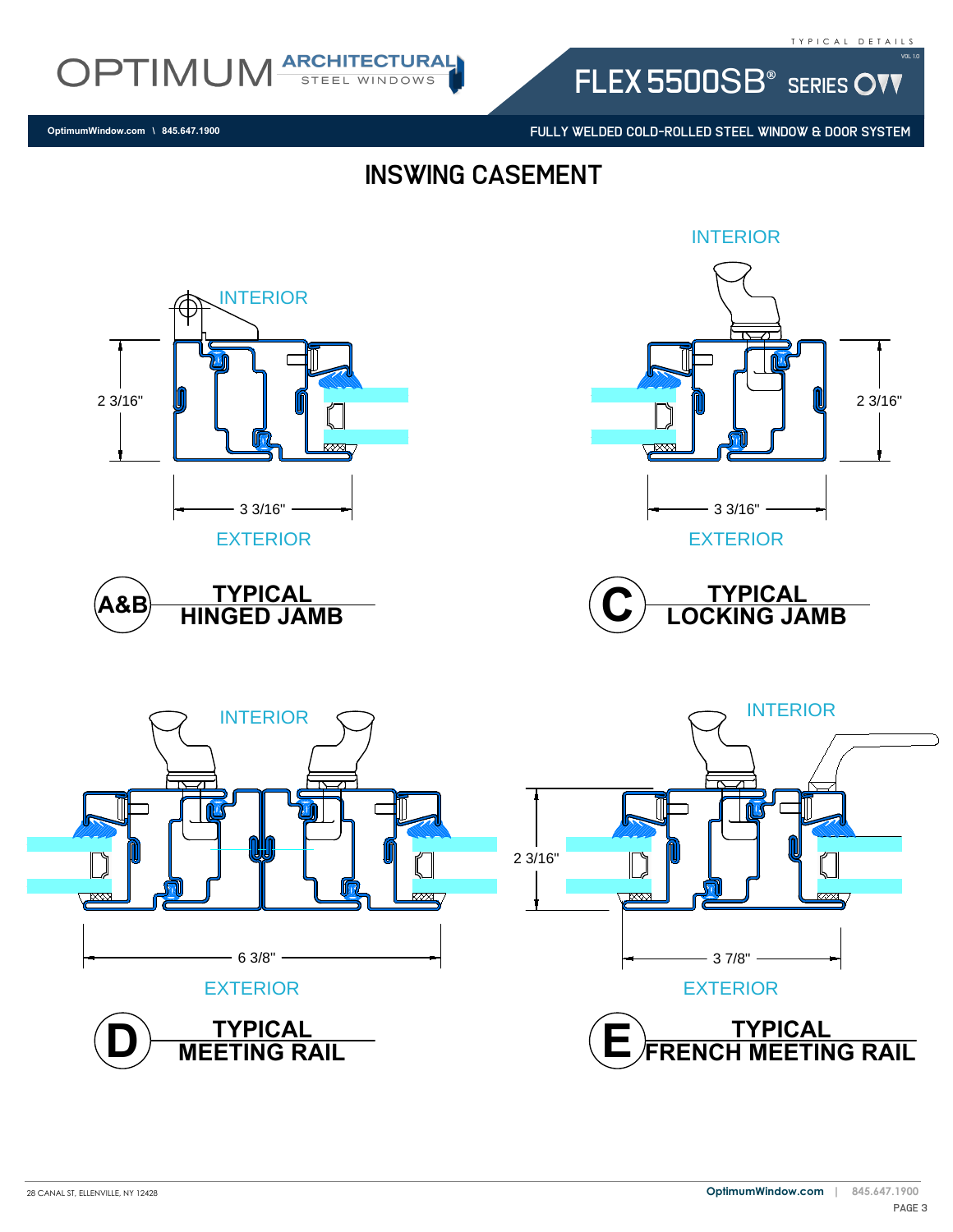FLEX 5500SB<sup>®</sup> SERIES OVV

FULLY WELDED COLD-ROLLED STEEL WINDOW & DOOR SYSTEM

## Inswing casement



28 CANAL ST, ELLENVILLE, NY 12428

**OptimumWindow.com \ 845.647.1900**

OPTIMUM ARCHITECTURAL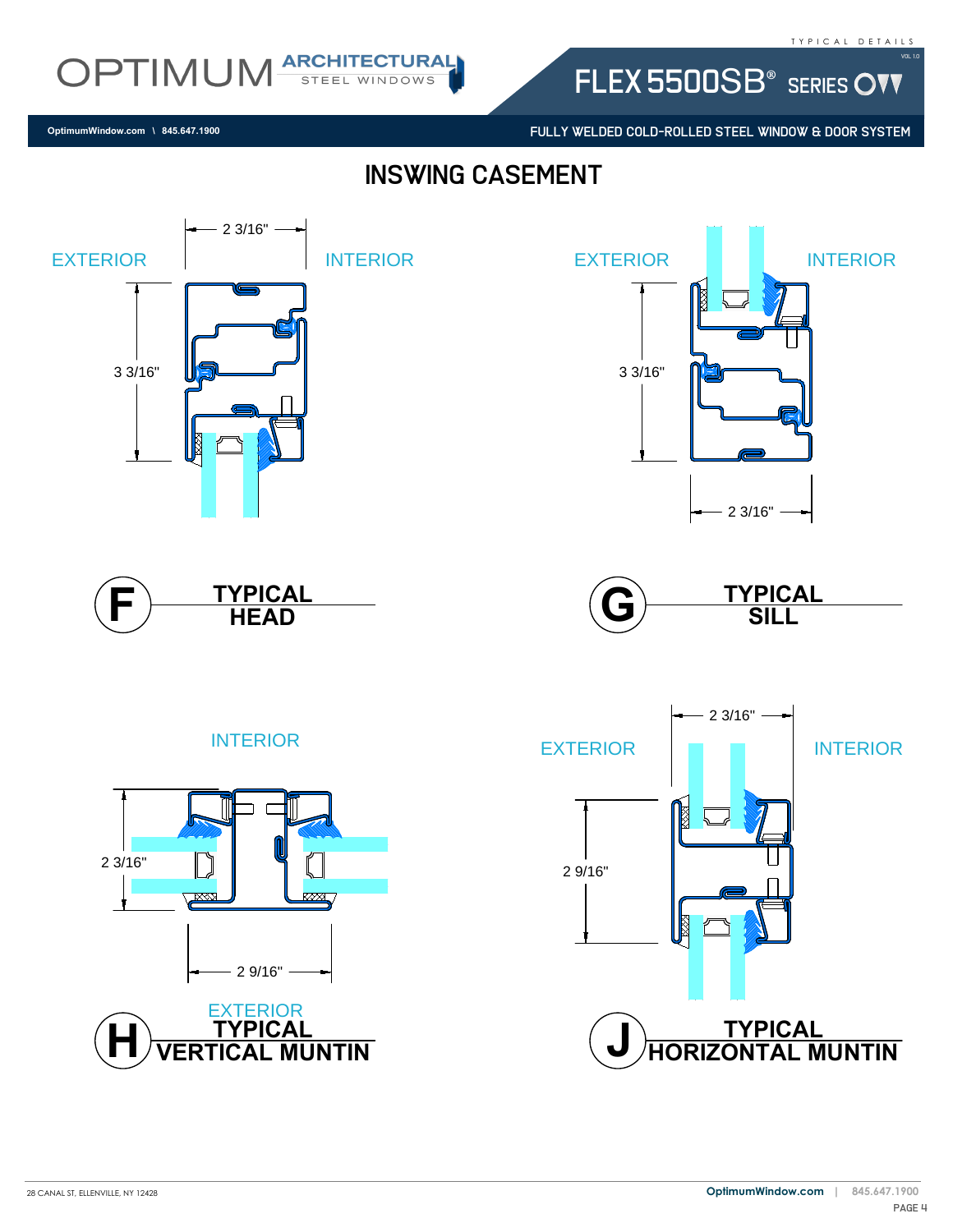OPTIMUM ARCHITECTURAL

FULLY WELDED COLD-ROLLED STEEL WINDOW & DOOR SYSTEM

FLEX 5500SB<sup>®</sup> SERIES OVV

**OptimumWindow.com \ 845.647.1900**

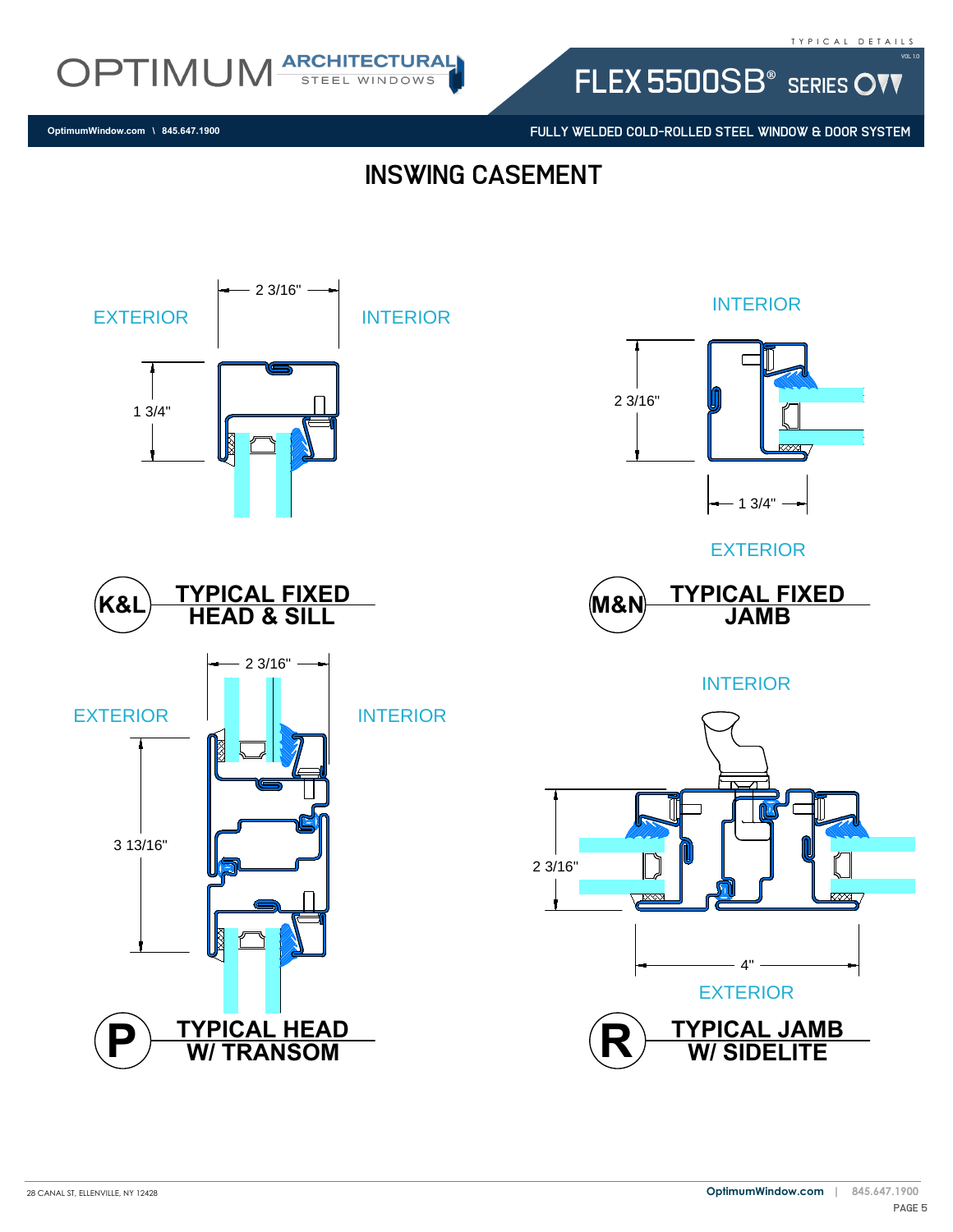FLEX 5500SB<sup>®</sup> SERIES OVV

FULLY WELDED COLD-ROLLED STEEL WINDOW & DOOR SYSTEM

**OptimumWindow.com \ 845.647.1900**

OPTIMUM ARCHITECTURAL